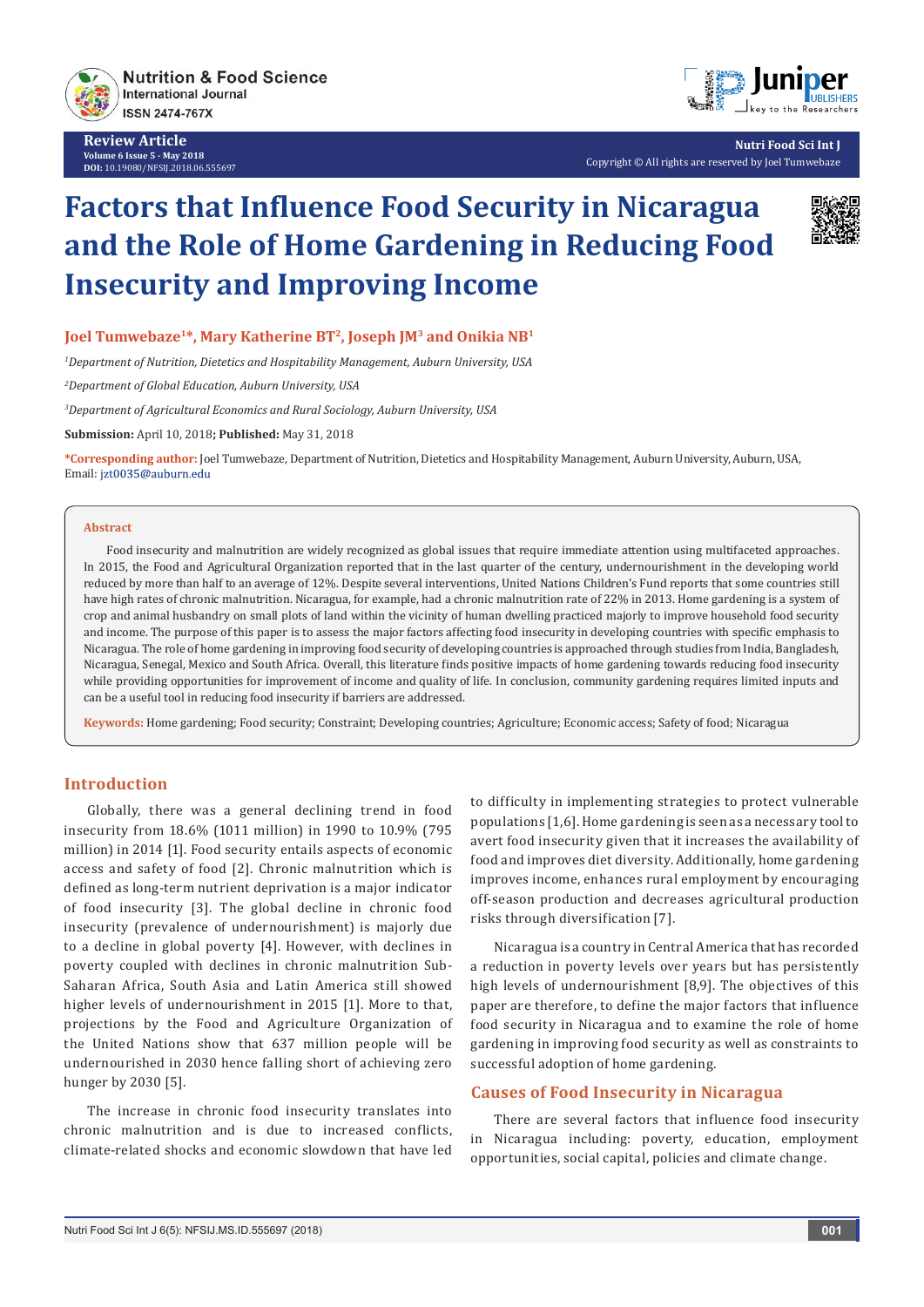#### **Poverty**

Poverty is defined in absolute, relative and social subjective terms [10]. The concept of absolute poverty is more applicable to developing countries and relates to having an income level that falls below some minimum (poverty line) necessary to meet basic needs [10,11]. Relative poverty is defined based on the overall distribution of income in a country set as a share of the country's mean income whereas subjective poverty is based on what people perceive as the minimum income that a person, or household needs in a specific society not to be considered poor [10,11]. Researchers have concluded that poverty in rural households is a key contributor to the household's food insecurity and thus of malnutrition [12-14].

Nicaragua is a developing country with reported poverty, food insecurity and malnutrition issues. Even though it is the second poorest country in the western hemisphere [15,16], Nicaragua has seen poverty levels drop from 42.5% to 24.9% between 2009 and 2016and extreme poverty has dropped to below 15% [16,17]. As a result, there has been a decline in food insecurity leading to a decrease in undernourishment from 55.1% to 20.1% between 1990 and 2010 [18,19] and to 16.6% in 2016 [20].

Among other reasons, the decline in undernourishment is due to expansion of several government assistance programs especially in rural areas of the Caribbean Coast [21,22]. However, around 2.4 million Nicaraguans still live below the poverty line with some 83,000 living in extreme poverty [22]. Even in one country, extreme poverty differs between urban and rural areas and is defined as living on less than \$1.90 per person per day [23].

Close to half of Nicaragua's population lives in rural areas [24,25]. According to Harvey, rural poverty rates are three times higher than the 14.8% in urban areas; 70% of the poor live in rural areas [26]. In rural areas, one in six households is extremely poor compared with one in twenty for urban areas.

Poverty is more severe in central Nicaragua and the Caribbean coast, despite their high potential of agriculture and forest activities [27,22]. As a sum up, in 2016 Nicaragua had a Global Food Security Index score of 50 out of 100 and is ranked number 72 out of 113 countries based on food security. More to that, in 2016 Nicaragua had an absolute poverty level of 24.9% and an undernourishment rate of 16.6% [9,16,17,19,28]. These statistics are reflective of high values of poverty, food insecurity and malnutrition when compared with other countries.

### **Education**

Formal education is one of the main determinants of an individual's income and a key factor for achieving economic and social opportunities [29-31]. Adult specific informal education services such as Agricultural Extension can increase

food security through the transfer of skills and behaviors [32]. According to 2014 statistics by the Education and Policy Development Center, 37% of 15-24 year olds in Nicaragua did not complete primary education. The same statistics showed that approximately 21% of boys and 15% of girls of primary school age did not attend school. Nearly 39% of female youth and 47% of male youth of secondary school ages are held out of school in Nicaragua [33].

Mothers in Nicaragua with a secondary education had 47% lower odds of moderate/severe household food insecurity as compared to households with lower maternal education [34]. Higher maternal education was associated with lower food insecurity in Honduras [35], Bangladesh [36], and in Mozambique [37]. Access to education and having a higher education beyond elementary school was reported as a key determinant of food security [37-41].

The connection between higher education status and improved food security may be because educated individuals often possess more assets and have access to better infrastructure thus providing opportunities for non-agricultural employment and reducing dependence on agricultural sources of income [42]. Having access to education positively correlated with having fewer children where women with higher education levels had an average of two children compared to six children in rural uneducated women.

#### **Employment**

Unemployment is positively associated with food insecurity [42-44], it leads to a decline in living wage and hence increasing the risk of food insecurity [45]. The unemployment rate in Nicaragua fell from 8.2% in 2009 to 5.3% in 2013 but again rose to 5.9% in 2016. The total unemployment rate for Nicaragua in 2016 was below the world average of 5.7% [46]. Agriculture has been the main source of job creation, helping to stabilize Nicaragua's employment rate. Rural households earn 60% of their income from agriculture, 27% from nonfarm activities and 13% from transfers. However, agricultural jobs are mainly informal, low skilled and low income [22].

Despite improvement in primary education completion rates, attainment of labor skills remains the major reason for unemployment [47]. Nicaragua presents the lowest minimum wage in Central America with all sectors having an hourly minimum wage below U.S. \$2 per hour. This is one of the reasons that 29.6% of the population that lives in poverty and 8.3% in extreme poverty [48].

Men and women are recruited for low wage jobs in local agro-industries, road and house construction sites as well as ago-cultural farms hence having low monthly income [49]. Some small scale farmers have resorted to migrating to neighboring countries like Costa Rica and el Salvador during harvesting seasons in order to obtain money for sowing ,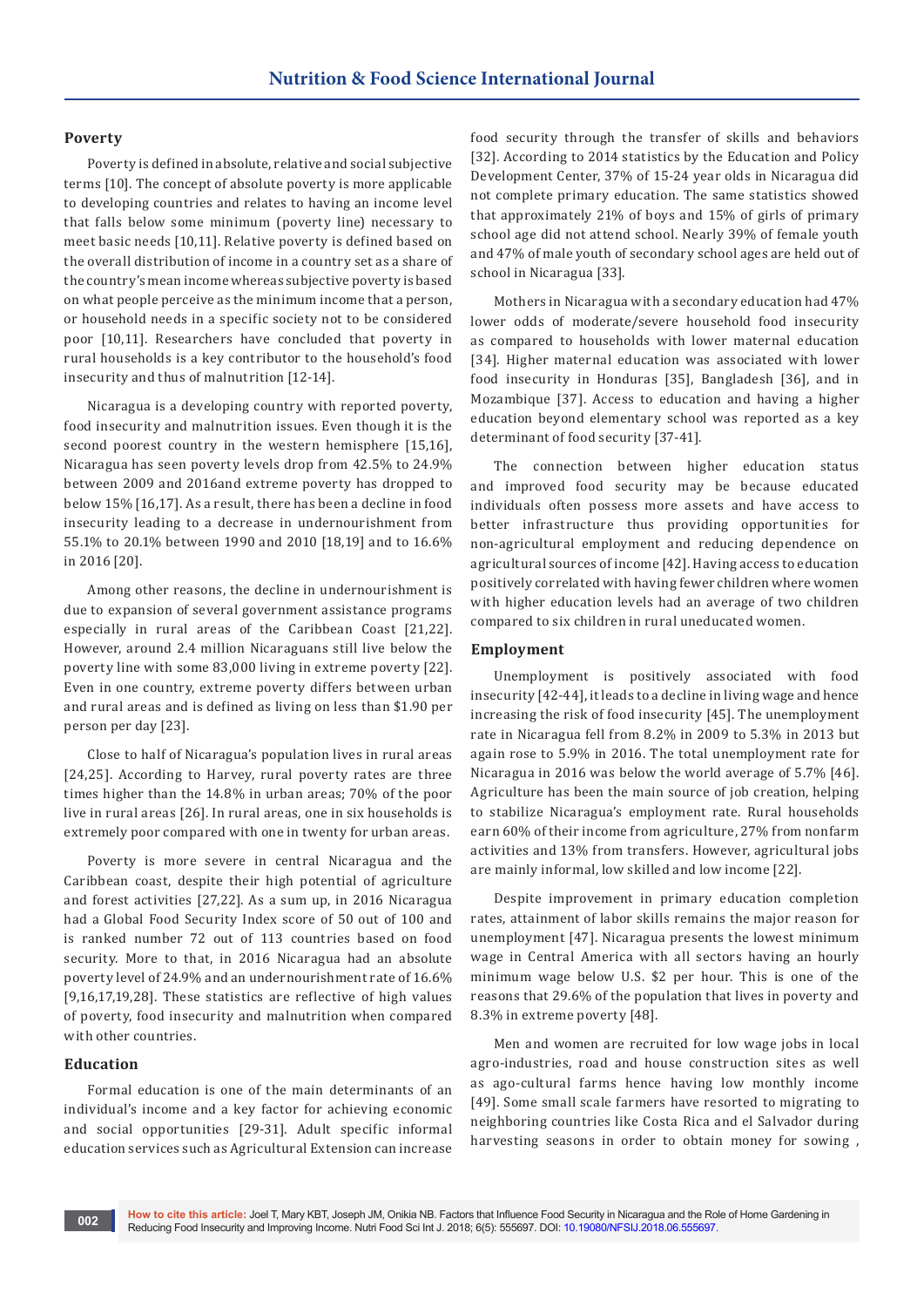however new regulations in America are impeding this coping strategy [50]. To seek income, migrants either work within their countries or migrate to other countries, work and send remittances to their families [49,51,52].

### **Social capital**

Hanifan defined social capital as good will, fellowship, mutual sympathy, and social interaction among individuals in a social unit [53]. Stronger social networks and higher levels of social capital are consistently associated with better health and community well-being [54,55]. Nicaragua was found to have a low social capital in terms of net percent trust and community participation scale compared to other Latin American Countries [56]. Social networks and social capital can provide the food insecure with private transfers in times of need that may decrease the severity of food insecurity episodes [57].

Social capital was found to be helpful in promoting sack gardening in the Kibera slum of Kenya. This was helpful especially in attainment of seeds, shared space for placing the sacks, topsoil and sharing of the produce [58].

Social capital improves food security by enhancing unity of group members, access to information from external institutions and observance of group norms. For social capital to be effective in improving food security, it should be accompanied by human capital enhancement [59]. The low social capital of Nicaragua compared to other countries in Latin America may indicate lesser social interaction, a quality that could be a good coping strategy in food insecurity situations [56].

## **Policy**

The Nicaragua law on food and nutritional sovereignty and security was adopted in 2009 [60] to replace the unmet initiatives for food security policy made in the late 1990s and early 2000s [61]. Past policies favored privatization of natural resources and deregulating markets in favor of large agribusiness companies hence dismantling programs that benefited small-scale farmers [62]. Under the food sovereignty law of 2009, local governments, civil society, farmer and peasant organizations liaise to promote the development and adoption of food security policies with emphasis on food sovereignty [60]. The law is in agreement with international laws on human rights to food [63-66]. Agro-export industry and trade agreements are discussed here as the major policies that affect food security in Nicaragua.

**Agro-export industry:** In 2017, Nicaragua's exports were higher than its imports, creating a negative trade balance [67]. Due to support from the government and from policymakers [68], growth in agricultural exports is significantly higher than growth in food production [69]. Unlike agro exports that are produced by large-scale farmers, smallholder farmers, who are the poorest in the region, handle more than 75% of domestic food production [70]. Domestic food production is therefore unable to meet household food demands shifting consumption patterns towards imported foods [71]. It is therefore not surprising that Nicaragua imports a third of its grains for domestic consumption [72].

Trade agreements: All United States consumer and industrial exports enter Nicaragua duty free with tariffs on U.S. agricultural products expected to be phased out by 2024 [73]. Nicaragua signed free trade agreements with Mexico in 1998, Chile in 2011, Panama in 2009, Dominican Republic in 2002, Taiwan in 1967 and the European Union in 2010 [74]. Nicaragua has the second lowest GDP per capita in the western hemisphere after Haiti, which translates into having one of the lowest level of exports [15].

Nicaragua is among the countries in Latin America with least exports to the European Union [75], United States, Asia and to China [76]. Between 1992 and 2017, Nicaragua had a negative trade balance indicating that Nicaragua is not maximizing benefits from the free trade agreements [77]. This is heightened by the fact that after 1990, price controls set by the Sandinista government of Nicaragua as a measure to reduce macroeconomic imbalances were eliminated [78]. This left Nicaragua with no direct public intervention for controlling prices.

Due to globalization and trade liberalization, nontraditional crops like flowers and soya beans have become profitable but peasant farmers lack capital, technical skills, and access to infrastructure to compete in the export market. Therefore, peasant farmers cannot compete with cheap imports driven by free trade agreements [49].

Under the Food for Progress initiative, U.S. agricultural commodities are donated to Nicaragua and sold on local market [79]. This may indirectly compete with local Nicaraguan produce for market. This policy along with support to the agroexport industry may be responsible for the severe decline in prices for traditional locally produced staple foods. The decline in market prices may lead to lower income and higher inputs hence forcing peasant farmers to abandon food production.

#### **Climate change**

The global climate risk index shows that Honduras, Myanmar and Nicaragua experienced the greatest effects of climate change from 1992 through 2011 [80]. Climate change has an impact on agriculture [81-84]. Due to its geographical location in the inter-tropical convergence zone, one sixth of Nicaragua's surface is in zones with high or very high sensitivity to climate events [85-86]. The Northern Caribbean coast is the highest risk area to climate events, with gradual decrease in risk towards the south [86].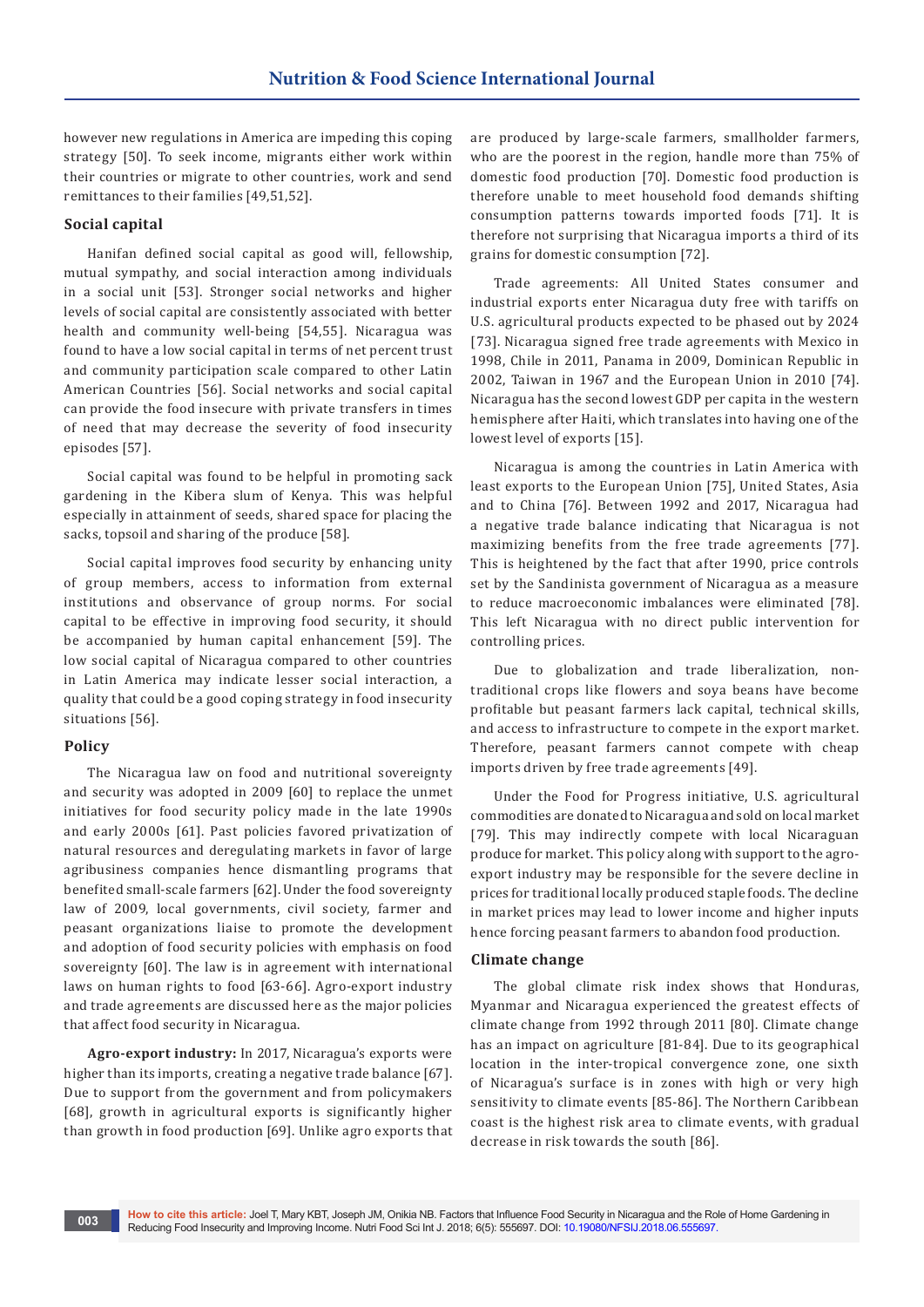Impacts of climate change are of utmost importance to Nicaragua because its economy largely depends on agriculture, cattle raising and fishing; all of which are highly sensitive to climatic conditions. Nicaragua has taken shocks from major climatic events including Hurricane Mitch in 1998, the 1972 earthquake in the capital Managua, landslides, and volcanic eruptions [87,88].

Hurricane Mitch of October 1998 created significant flooding and mudslides that were responsible for a loss 30% of the coffee crop in Nicaragua [89]. Projection show that between 2020 and 2050 Nicaragua will have average temperature increase of between 1 °C and 2 °C and between 3 °C and 4 °C by the end of this century. This will be accompanied by a reduction in precipitation at the national level and a slight increase in the Pacific region [85,90]. The dry corridor of Central America of which 20% belongs to Nicaragua is predicted to experience severe drought conditions [86]. Climatic events were responsible for annual economic losses of 1.89% in GDP between 1990 and 2012 [86]. Predicted climate events will affect food security, jobs, economy, social structure and overall development [90].

## **Backyard Gardening as a Strategy to Reduce Food Insecurity in Developing Countries**

There was a decline in global food insecurity from 2005 to 2015 [1] attributed to numerous multidisciplinary strategies aimed at reducing hunger [91-95]. However, the increase in the world's population and driving forces that accompany it pose a threat to the success of current food security strategies necessitating new or improved strategies to combat hunger [96,97].

Even with the decline in food insecurity between 2005 and 2015, one in seven people were still food insecure [1]. With declining arable land [98] and a predicted decline in precipitation [99-101] the currently employed food security strategies should be rethought. Strategies aimed at improving food security may be applied to both developing and developed societies depending on the existing social, political and economic resources available to design and implement the interventions [102].

Home gardening also referred to as backyard gardening is a food security strategy that has been promoted for decades in urban, rural, developed and developing communities [102-103]. Usually home gardening projects start with a demonstration community garden followed by skill transfer to backyard/ home gardens.

Home gardens are usually small portions of cultivated land within walking distance from homes planted with mixed crops and some livestock with an aim of providing supplemental food and income [104]. Ninez describes home gardens as smallscale production systems that are located near dwellings and

have a primary purpose of supplying both plant and animal items that would not otherwise be obtained, affordable or readily available from local markets, field cultivation, hunting, gathering or fishing [105]. Home gardens employ family labor, low capital investment and simple technologies [105].

The following section reviews published literature on the role of home gardening projects in reducing food insecurity and increasing household income. In this section nutrition and income benefits as well as constraints to successful implementation of home gardens are discussed. A Google Scholar search was done with search terms of "Economic and nutritional importance of home gardening, community gardening, backyard gardening in developing countries." This search yielded over 10,000 results which were filtered to include only studies involving more than one garden, and that included evaluation aspects. Studies were limited to just one per country based upon sample size leading to a result of six different studies in six different countries to include India, Senegal, Bangladesh, Mexico, Nicaragua and South Africa.

### **Home gardening in India**

A cross sectional study in Andaman and Nicobar islands of India was conducted to determine species diversity and productivity using a sample of 430 home gardens [106]. Andaman and Nicobar islands have limited opportunities for employment due to lack of industries and factories.

**Plant diversity:** Subsistence as well as commercial farming characterized home gardening.

The planted species in Andaman and Nicobar Islands' home gardens included vegetables, fruit trees, palms, spice trees and agro-forestry trees. This diversity of crops grown in home gardens was reported by others [107-110] and may be tied to economic status of garden owners [111]. The variety of plants in home gardens is advantageous in maintaining plant genetic resources [112-114]. In most households, the variety of species in home gardens is determined by the household's capacity to obtain social capital and planting material [102].

**Labor and input supply:** In terms of labor, home gardens in Andaman and Nicobar frequently employed family labor with designated gender roles. Use of family labor is indicative of limited capital investment and small size of home gardens. Although generally limited, mechanization and hired labor were employed especially during tilling and in some cases, draft animal powers were used. Maroyi reported the frequent use of family labor and limited use of machinery and hired labor in his study on characteristics of home gardens in Zimbabwe [109].

In home gardens of Andaman and Nicobar, farmers did not apply pesticides to control diseases but used biological control measures where pheromones traps were applied around the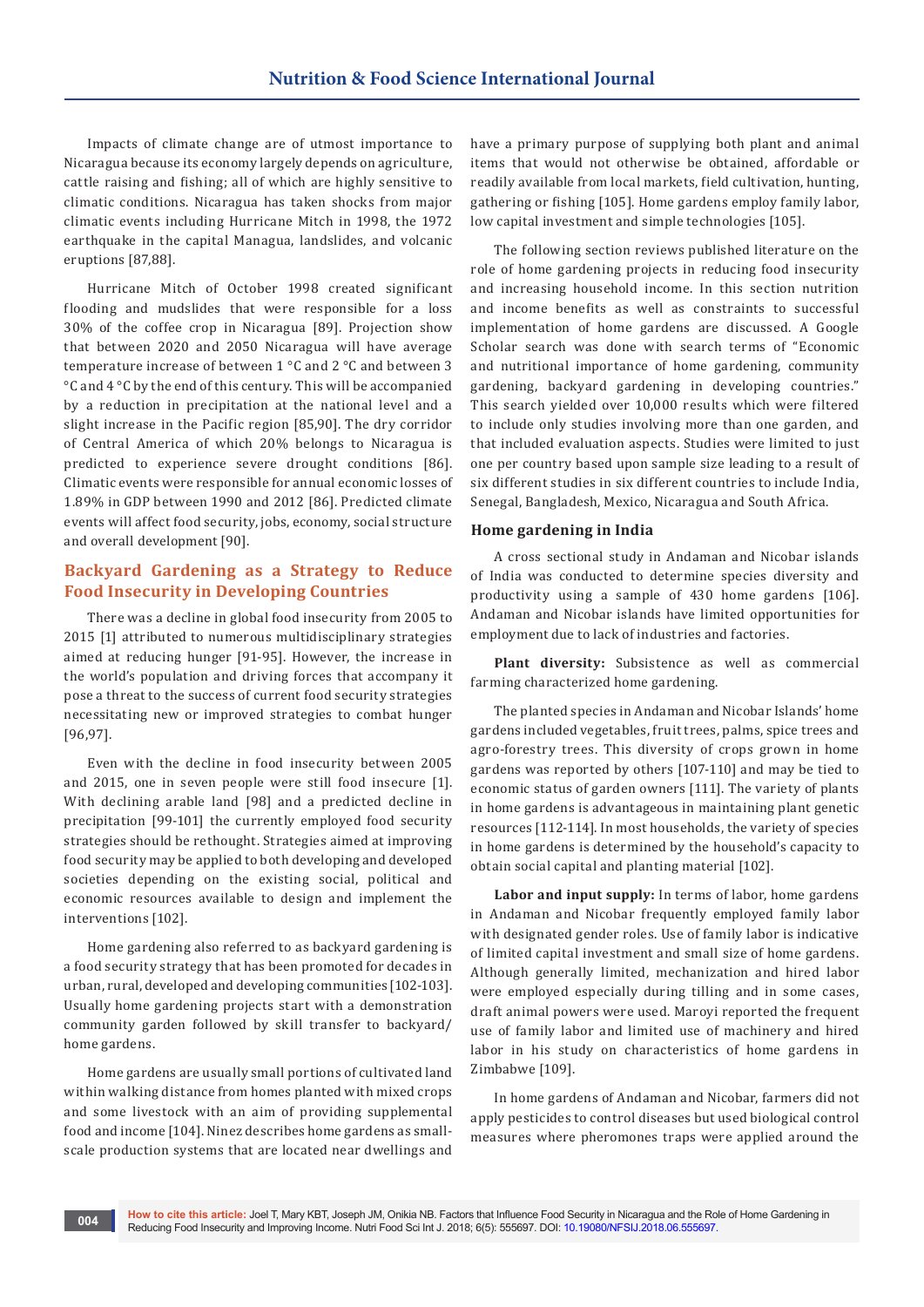garden. Rice was cultivated without use weeding or use of insecticides but vegetable gardens required both weeding and insecticide application. The Andaman and Nicobar islands are endowed with plenty of rainfall distributed over nine months but home gardeners lacked knowledge to utilize rainwater effectively.

**Gender roles in home gardening:** Even though women play a vital role in providing food for most households, their involvement in home gardening is determined by sociocultural norms [104]. In some cultures of rural Russia, Senegal and Latin America, women were reported as sole caretakers for home gardens [115-117]. On the other hand, women were reported to play only supportive roles at certain stages of plant production in home gardens [118].

**Food and income benefits:** More than 70% of the vegetable, rice and fruit yields from home

gardens in Nicobar and Andaman islands were sold in the market leaving the remainder as food for household consumption. Some produce especially coconut kernels were fed to pigs, which in turn were not sold but distributed to neighbors. Researchers reported several uses of home gardening to include source of fresh food, reduction in food budget, hobby and relief of emotional stress [119]. Reyes-Garcia et al. [120] reported practicing home gardening for reasons other than economic benefits [120].

The average monthly commercial yield from all home gardening components in this Indian study was estimated to be over US \$2,000. Other economic benefits from home gardening were reported by other researchers to include; promotion of entrepreneurship and rural development [112,121], sale of produce, development of small cottage industries [104], the purchase of additional food items, as well as savings for education and other services [122].

Major constraints to gardening in Andaman and Nicobar islands were ineffective use of rainwater and absence of mechanization, which were thought to limit production. These challenges are different from those reported in other studies, which included limited extension services, limited finance and credit facilities, lack of adequate water, cultural barriers and lack inadequate labor [104,118,123].

#### **Home gardening in senegal**

In Senegal, researchers determined the impact of community gardening on health and food security by comparing longitudinal data between a baseline survey done in 1970 and four post gardening surveys in 1980 [124]. Cross sectional data was compared among the four surveys done in 1980s. Families surveyed in the 1980's were different from those surveyed in 1970s hence there were no paired t-tests for results.

**Food and income benefit:** Food frequency data showed that nutrient intakes of iron, retinol activity equivalents, calcium and ascorbic acid did not differ between the two-time periods. Income from vegetable sales during the dry season supplemented income obtained from the sale of main crops in the normal farming wet season. Income from vegetable sales was more helpful in case of bad harvests from main crops due to inadequate rainfall. In Navajo, residents reported positive economic savings from home gardens by not spending money to purchase vegetables in the markets [125]. In other studies, researchers reported absence of evidence for home gardens to significantly improve nutrient intake [126,127]. Galhena et al. [102] & Lombard [128] acknowledged that selling excess produce to farmers markets could supplement income for progressive individuals. Unlike income from main crops that is budgeted by men, women kept profits from vegetable sales [102,128]. This raised purchasing power for the women enabling them to better cater for basic needs in the family.

Marek et al. [129] explained that family income might indirectly affect health and nutritional status through improving education attainment, raising cognitive performance and improving environment sanitation and personal hygiene [129].

Participants from home gardening households consumed more vegetables than those from non-home gardening households indicating a possibility of having better health [130-131]. Toher researchers reported increased consumption of vegetables and general diet diversity due to home gardening [130-132].

#### **Bangladesh**

In response to high rates of night blindness in Bangladesh, Helen Keller International (HKI) initiated a pilot gardening project in conjunction with nutrition education [133-134]. The aim of the HKI project was to increase the number of households that sustainably produced dark green leafy vegetables and fruits throughout the year and to increase the variety and consumption of vitamin A rich foods.

**Collaborating gardening projects with existing local programs:** During program implementation, HKI constantly reviewed ongoing gardening programs in Bangladesh to learn from others' experiences. The HKI project was elected in partnership with local NGOs as a means of collaborating the gardening project to ongoing developmental activities. Creating partnerships with local NGO's is necessary because the various causes of malnutrition are linked and local NGOs are already involved in the community and may already have a good understanding of the target community. This partnership may also be necessary to avoid replication of studies. In most cases, Local NGOs have established infrastructure within the community a factor necessary for scale up. Linkage with already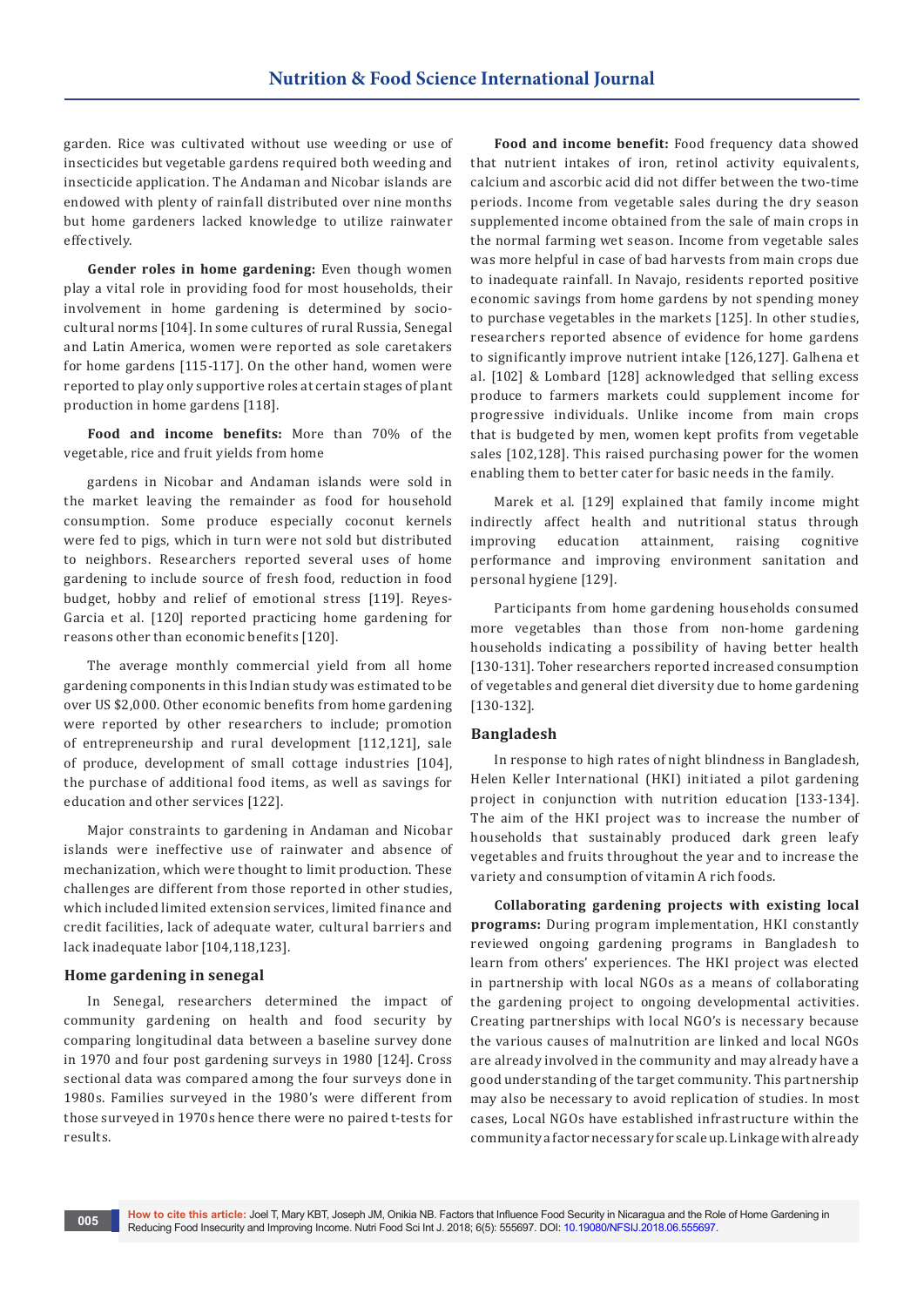established NGOs also ensures that the target community has access to multiple developmental services and that the program can be sustained after HKI terminates its services. FAO states that institutionalization of gardening projects is key to sustainability. Sustainability implies independence from long-term external inputs and participation of all stakeholders [135].

**Benefits of home gardening in bangladesh:** After a year of implementing home gardens in

Bangladesh, HKI reported an increase in percentage of households who practiced year-round gardening of multiple vegetable varieties on fixed plots from 3% to 33%. HKI reported a decrease in households without a garden from 25% to 2%. Production of a variety of vegetables and Consumption of betacarotene rich foods increased significantly in households that practiced improved home gardening. An increase in vegetable consumption among children and adults in a community-based participatory gardening study was reported [131]. Households that participated in improved gardening saw a rise in income from sale of garden produce that was used primarily for purchase of food with the remaining profits being used for developmental activities [131].

**Constraints realized in the HKI project:** Even though the HKI project realized several benefits, households needed a regular supply of quality seeds and inputs to sustain a change in gardening practices. The HKI project reported poor soil fertility, inadequate fencing, and poor irrigation infrastructure were additional constraints to sustained home gardening. Even though the community-based participatory research by Carney et al. [131] reported improved food security, health and economic benefits, it had challenges comparable to those reported in this HKI project and by other researchers [104,118,123].

The nutritional benefits of home gardening in the HKI study were limited by cultural beliefs about child feeding and intake of certain foods during pregnancy. This is different from a study done in Nepal where Jones et al. [136] reported a cultural practice where women showed an increase in consumption of special foods during pregnancy [136].

#### **Home gardening in nicaragua**

In Nicaragua, a research study was done to determine the extent to which home gardens could effectively lead to food sovereignty and why farmers resist changing their food consumption strategies to embrace biodiverse home gardens [51]. This study was done through in-depth interviews across four cooperative societies including sixteen men and eight women in Estelli and Somoto municipalities of Northern Nicaragua. In addition, researchers interviewed the project management team members as key informants to prove responses from participants.

**Benefits and constraints to home gardening in nicaragua:** Results showed that 90% of farmers perceived home gardens as contributing to diversified and healthy diets while offering an opportunity to save money by not purchasing food from local supermarkets [51]. Likewise, Arimond et al. [137] reported increasing food availability and access through production for household consumption as one of the major pathways by which agricultural interventions influence nutrition [137]. Farmers in this Nicaragua study reported that the cost of raw materials and amount of labor discouraged them from engaging in home gardening. Other farmers in the same study reported that it was cheaper to plant more coffee, sell to the international market, and in turn purchase goods from the local market [51].

This same situation in another review [137]. The high cost of inputs, the needs to construct fences and unreliable rainfall especially in the dry season were perceived as the major constraints to home gardening in this Nicaragua study. Lack of sufficient/appropriate land near the home was also perceived to hinder gardening. The authors reported that farmers perceived the cost of materials outweighed the benefits from home gardens. In this coffee farming community, 95% of respondents who engaged in subsistence growing of crops such as corn and beans depended on international sale of coffee to buy seed and other materials. However, respondents explained that the sale price for vegetables in the markets was low yet transport costs to the markets were high making the sale of vegetables unprofitable. Other farmers explained that they lacked experience growing vegetables and that it would require them to re- prioritize their labor and economic investments to accommodate home gardens. The costs of seed saving and storage techniques as well as food preservation technologies were a hindrance to successful home gardening.

#### **Home gardening in a Mayan community of Mexico**

Using semi structured interviews and participant observations, a study in Mexico aimed at identifying the principal factors that defined the type, number and performance production of home gardens in a Mayan community in the state of Yucatan [138]. In this Mayan study, 31 home gardens were assessed through cash flows and production cost ratios. Ninety per cent of households reported keeping a home garden primarily for economic reasons and because they enjoyed exchanging products with other members of the village.

Residents established home gardens for sharing produce with neighbors, relatives and community members [139]. In descending order, respondents in this Mayan Mexican community study identified having fruit trees, fowls, pigs, vegetables, ornamentals and cattle. Some home gardens had pigsties, irrigation systems, and chicken pens. Livestock, fowl and pigs had negative cash flows due to the high costs of fodder and high initial capital. Households reported major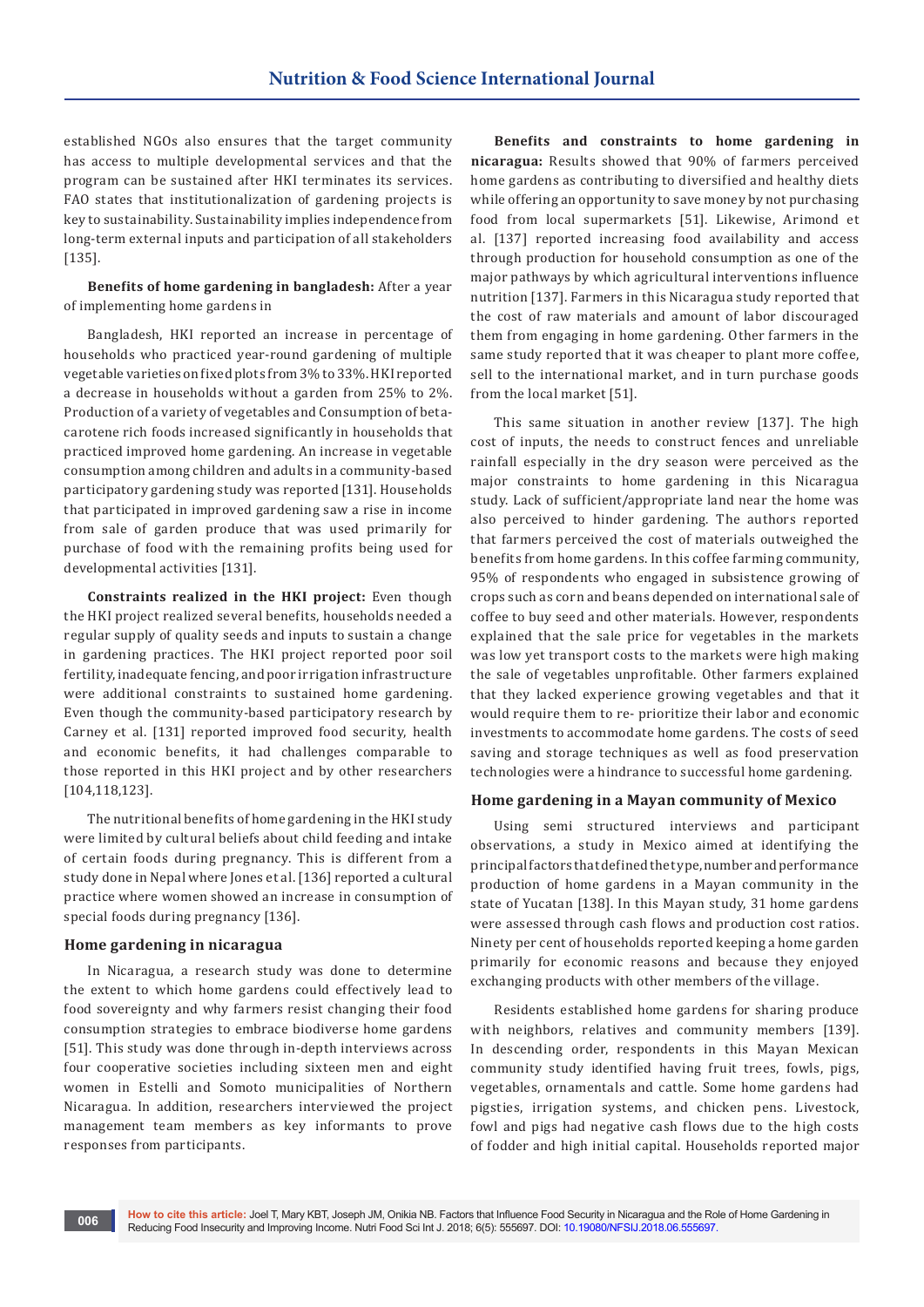requirements in improvement as water for plants and animals, animal enclosures, motivation, time, and technical assistance.

## **South Africa**

In Easton side South Africa, researchers assessed the impact of home gardens on nutrient intake, access to food and dietary diversity in pre-school children [140]. Food consumption and dietary diversity was based on a 24-hour recall of children's consumption as reported by the caregivers. Analysis of nutrient intakes before project start showed that average nutrient intakes were below recommendations for optimal nutrition except for protein that was double and vitamin A was above RDA.

**Changes in food frequency:** Using 24-hour recall conducted at project start and end, Selepe & Hendriks reported an increased frequency of consumption of fresh fruits and vegetables. The consumption of nuts and legumes doubled by project end. The number of children consuming dark green vegetables and other vegetables increased by 25%. The number of children consuming fish and eggs increased by almost a quarter. Paired t-tests showed statistically significant changes in the consumption of vitamin A rich vegetables, other vegetables (seeds, nuts and legumes), cereals, meat, organ meats and milk. In this South African Study, improved dietary diversity representing a direct positive impact of home gardens was reported. In other studies, researchers reported increased consumption of vegetables due to promotion of gardening [141-143]. Increased diet diversity as a result of promoting home gardening was reported by researchers in Bangladesh [130,144].

**Changes in nutrient intake:** According to Selepe & Hendriks nutrient intake from consumed foods was established using a computer package Dietary Manager. Using before and after 24-hour recalls, the only significant nutrient intake was vitamin A and iron but vitamin A intake was way above the recommended daily allowance at the beginning of the project. No significant change in fiber intake, and macronutrients through paired t-tests was observed. Intakes of energy, fat, fiber and calcium remained inadequate by the end of study. However, lack of significant changes in nutrient intakes was reported in other studies [126-127]. Success of agriculture and nutrition interventions should take into account women's economic status, education level, access to and use of health and sanitation services [137] and whether nutrition education services were provided [145-148].

#### **Conclusion**

This literature review presents challenges to achievement of food insecurity and discusses how researchers in different countries have employed home gardens as a tool to improve food security and economic stability in households. Using Nicaragua as a case study, the review pulls together researchers' views

on how high levels of poverty, unemployment, unfavorable trade policies, low social capital and climate change are a hindrance to attainment of food security. The challenges could indicate that a multidisciplinary approach that includes experts in climate studies, government bodies, local nongovernment organizations, community leaders as well as community members is required. It can also be concluded that interventions aimed at improving food security should be tailored to needs of the target community given the differences in policies, climatic effects and demographic factors.

In this literature review, households engage in home gardening for economic reasons, social reasons or for attainment of food for household members. The importance of home gardens varies not only among communities but also within households in the same community. This may indicate that researchers hoping to start community gardening should design home gardening interventions to cater for various household expectations. Home gardening projects should also allow for promotion of different crop and animal varieties to meet the varying food staples of the community. Barriers to home gardening include labor, limited inputs, poor soil fertility, inadequate fencing, cultural beliefs and poor irrigation infrastructure. Barriers to home gardening should be addressed as much as possible to attain maximum benefits.

In conclusion, given economic and food production benefits discussed in the review, home gardening can be used to improve household food security in developing countries. Developing countries like Nicaragua have limited budgets to invest in large-scale agriculture, climate change mitigation, nutrition, health care and education. Home gardening that requires family labor, small pieces of land and small initial investment can employed by governments, researchers, community organizations and non-government organizations to improve food security.

#### **References**

- 1. FAO, WFP, IFAD, (2015) The state of food insecurity in the World: Meeting the 2015 international targets: taking stock of uneven progress. Food and Agriculture organization of the United Nations, Rome, Italy.
- 2. FAO (1996) Rome Declaration on World Food Security and World Food Summit Plan of Action: World Food Summit 13-17 November 1996, Rome, Italy.
- 3. [WHO \(2018\) Maternal, newborn, child and adolescent health. World](http://www.who.int/maternal_child_adolescent/topics/child/malnutrition/en/)  [Health Organization, Geneva, Switzerland.](http://www.who.int/maternal_child_adolescent/topics/child/malnutrition/en/)
- 4. [The World Bank \(2016\) Poverty -Overview.](http://www.worldbank.org/en/topic/poverty/overview)
- 5. FAO (2017) The future of food and agriculture Trends and challenges. Food and Agriculture Organization of the United Nations, Rome, Italy.
- 6. FAO, IFAD, UNICEF, WFP, WHO (2017) The State of Food Security and Nutrition in the World 2017: Building Resilience for Peace and Food Security. Food and Agriculture Organization of the United Nations, Rome, Italy.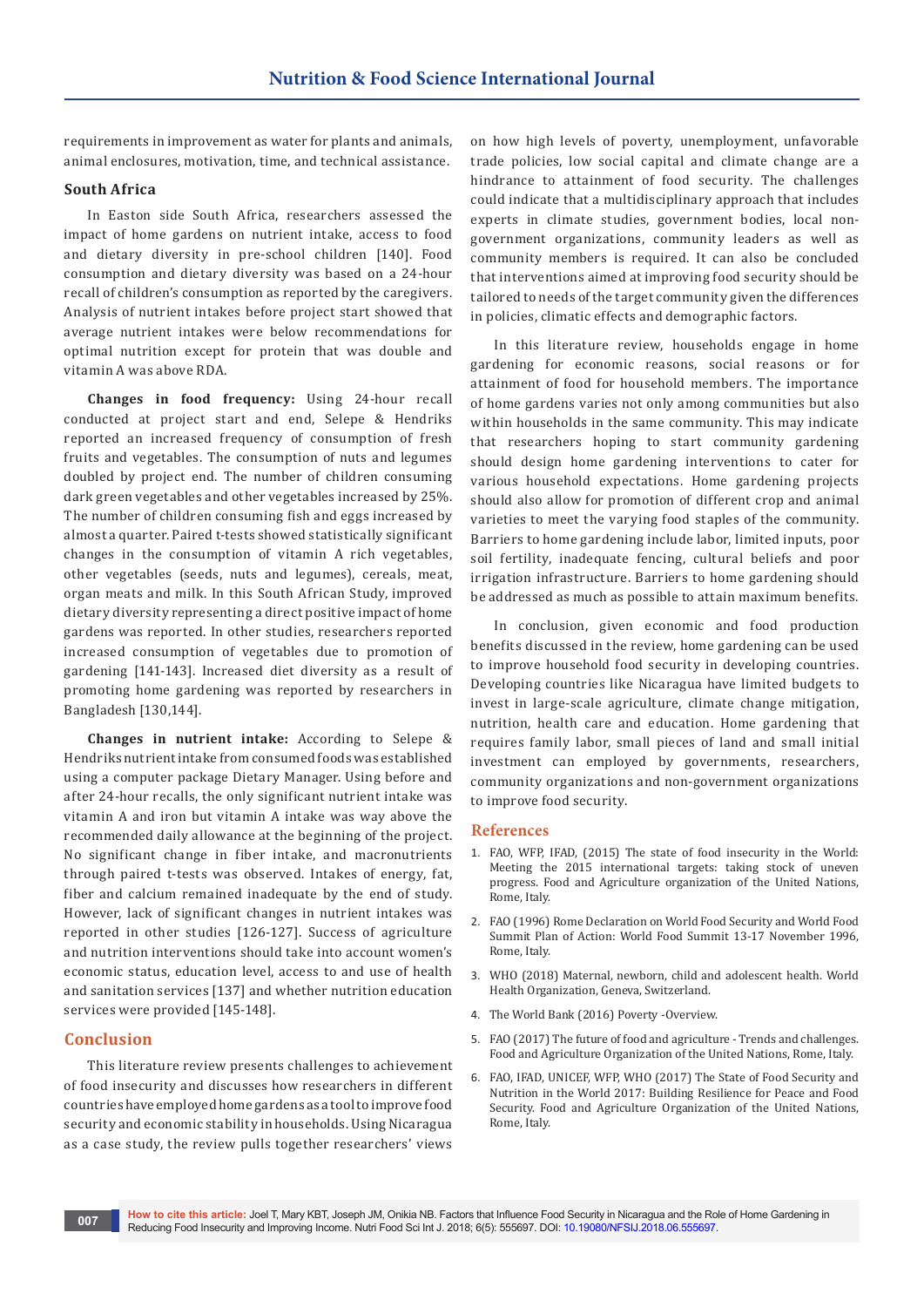- 7. Landon-Lane C (2004) Livelihoods Grow in Gardens Diversifying Rural Income Through Home Garden, (2nd edn). Rome: Food and Agriculture Organization of the united nations, Italy.
- 8. [The World Bank \(2008\) Nicaragua: Poverty Assessment, Main Report.](http://documents.worldbank.org/curated/en/235491468297893170/Main-report)
- 9. FAO (2013) FAO's Food price index revisted.
- 10. [Casazza A \(2015\) How are all countries, rich and poor, to define](http://www.undp.org/content/undp/en/home/blog/2015/10/16/How-are-all-countries-rich-and-poor-to-define-poverty-/)  [poverty?](http://www.undp.org/content/undp/en/home/blog/2015/10/16/How-are-all-countries-rich-and-poor-to-define-poverty-/)
- 11. [Feng J, Nguyen CM \(2014\) Relative versus absolute poverty headcount](https://blogs.worldbank.org/opendata/relative-versus-absolute-poverty-headcount-ratios-full-breakdown)  [ratios: the full breakdown.](https://blogs.worldbank.org/opendata/relative-versus-absolute-poverty-headcount-ratios-full-breakdown)
- 12. [Omotoya OA, Ogunniyi IA, Tchereni MHB, Nkonki-Mandleni B \(2018\)](https://muse.jhu.edu/article/677931)  [Understanding the Link Between Households' Poverty and Food](https://muse.jhu.edu/article/677931)  [Security in South West Nigeria. The Journal of Developing Areas 52\(3\):](https://muse.jhu.edu/article/677931)  [27-38.](https://muse.jhu.edu/article/677931)
- 13. [Vorster HH \(2010\) The link between poverty and malnutrition: A](https://hsag.co.za/index.php/HSAG/article/view/435/482)  [South African perspective. Journal of Interdisciplinary Health Sciences](https://hsag.co.za/index.php/HSAG/article/view/435/482)  [15\(1\): 1-6.](https://hsag.co.za/index.php/HSAG/article/view/435/482)
- 14. [Mahadevan R, Hoang V \(2016\) Is There a Link Between Poverty and](https://link.springer.com/article/10.1007/s11205-015-1025-3)  [Food Security?. Social Indicators Research 128\(1\):179-199.](https://link.springer.com/article/10.1007/s11205-015-1025-3)
- 15. IMF (2017) World Economic and Financial Surveys: Regional Economic Outlook-Western hemisphere. International Monetary Fund, Washington DC, USA.
- 16. Central Bank of Nicaragua (2017) Nicaragua: Paving the way to faster growth and inclusion - Systematic Country Diagnostic, World Bank, Nicaragua, USA.
- 17. [The World Bank,\(2016\) Poverty headcount ratio at national poverty](https://data.worldbank.org/indicator/SI.POV.NAHC?locations=NI)  [lines \(% of population\).](https://data.worldbank.org/indicator/SI.POV.NAHC?locations=NI)
- 18. FAO (2013) Fao recognizes Nicaragua's efforts in the fight against hunger. Food and Agriculture Organization of the United Nations, Rome, Italy.
- 19. [The World Bank \(2017\) Prevalence of undernourishment \(% of](https://data.worldbank.org/indicator/SN.ITK.DEFC.ZS?locations=NI)  [population\) - Nicaragua The World Bank, Friday October.](https://data.worldbank.org/indicator/SN.ITK.DEFC.ZS?locations=NI)
- 20. Klaus VG, Jill B, Nilam P, Shazia A, Yisehac Y (2016) Global Hunger Index: Getting to zero hunger, Welt hunger hilfe, International Food Policy Research Institute, Concern Worldwide, Washington, DC/ Dublin/Bonn, USA.
- 21. Chamorro PUA (2016) Public policies for social economy: Towards an enabling environment in Nicaragua: Working paper. International Labout Organization, Geneva, Switzerland.
- 22. INEDE (2009) Encuesta de Hogares Sobre Medicion del Nivel de Vida. Principales resultados: Probreza, Consumo, Ingreso. Instituto Nacional de informacion de Desarrollo (INIDE), Managua (Nicaragua), Nicaragua.
- 23. The World Bank (2016) Ending Extreme Poverty.
- 24. [The World Bank \(2017\) Rural population \(% of total population\): World](https://data.worldbank.org/indicator/SP.RUR.TOTL.ZS?locations=NI)  [Bank staff estimates based on United Nations, World Urbanization](https://data.worldbank.org/indicator/SP.RUR.TOTL.ZS?locations=NI)  **Prospects**
- 25. FAO (2017) FAOSTAT: Nicaragua country indicators. Food and Agriculture Organization.
- 26. Harvey DA (2017) Investing in rural people in Nicaragua. International Fund for Agricultural Development, Rome, Italy.
- 27. [Schreiner M \(2013\) A simple poverty scorecard for Nicaragua.](http://www.simplepovertyscorecard.com/NIC_2009_ENG.pdf)
- 28. [Economic Intelligence Unit \(2017\) Global Food Security Index 2017:](https://foodsecurityindex.eiu.com/)  [Measuring Food Security and Impact of Resource Risk.](https://foodsecurityindex.eiu.com/)
- 29. Cruces G, Domench GC, Gasparini l (2014) Inequality in education: Evidence for Latin Amrica. In Falling Inequality in Latin America: Policy

Changes and Lessons, Oxford, United Kingdom, Oxford University Press, India, pp. 318-319.

- 30. [Das BA, Sahoo D \(2012\) Farmers' educational level and agriculture](https://www.inderscienceonline.com/doi/abs/10.1504/IJEED.2012.052312)  [productivity: a study of tribals of KBK districts of Odisha. International](https://www.inderscienceonline.com/doi/abs/10.1504/IJEED.2012.052312)  [Journal of Education Economics and Development 3\(4\): 363-374.](https://www.inderscienceonline.com/doi/abs/10.1504/IJEED.2012.052312)
- 31. Berger N, Fisher P (2013) A well-educated Workforce is key to state prosperity. Economic policy Institute, Washington, DC, USA.
- 32. De Muro P, Burchi F (2007) Education for Rural People and Food Security. Food and Agriculture Organization of the United Nations, Rome, Italy.
- 33. Education Policy and Data Center (2014) Nicaragua: National Education Profile - 2014 Update. Education Policy and Data Center, Nicaragua.
- 34. [Schmeer KK, Piperata AB, Rodríguez HA, Torres SMV, Cárdenas CJF](https://www.ncbi.nlm.nih.gov/pubmed/25563386)  [\(2015\) Maternal resources and household food security: evidence](https://www.ncbi.nlm.nih.gov/pubmed/25563386)  [from Nicaragua. Public Health Nutr 18\(16\): 2915-2924.](https://www.ncbi.nlm.nih.gov/pubmed/25563386)
- 35. [Ben-Davies EM, Kinlaw A, del Campo EY, Bentley EM](https://www.ncbi.nlm.nih.gov/pubmed/23915678), Siega-Riz AM [\(2013\) Risk factors associated with the presence and severity of food](https://www.ncbi.nlm.nih.gov/pubmed/23915678)  [insecurity in rural Honduras. Public Health Nutr 17\(1\): 5-13.](https://www.ncbi.nlm.nih.gov/pubmed/23915678)
- 36. [Chowdhury KRM, MMH Khan, Islam Md R, Perera NKP, Shumack KM,](https://onlinelibrary.wiley.com/doi/abs/10.1111/apa.13325)  [et al. \(2016\) Low maternal education and socio-economic status were](https://onlinelibrary.wiley.com/doi/abs/10.1111/apa.13325)  [associated with household food insecurity in children under five with](https://onlinelibrary.wiley.com/doi/abs/10.1111/apa.13325)  [diarrhoea in Bangladesh. Acta Paediatrica 105\(5\): 555-561.](https://onlinelibrary.wiley.com/doi/abs/10.1111/apa.13325)
- 37. Burchi F, P De Muro (2009) Reducing Children's Food Insecurity through Primary Education for Rural Mothers: The cae of Mazambique," Food and Agricultural organizations of the United Nations, Rome, Italy.
- 38. [United States Department of Agriculture Economic Reaseacg Service](https://www.ers.usda.gov/data-products/chart-gallery/gallery/chart-detail/?chartId=77204)  [\(USDA\) \(2016\) Food insecurity among children linked to educational](https://www.ers.usda.gov/data-products/chart-gallery/gallery/chart-detail/?chartId=77204)  [attainment of adult household members.](https://www.ers.usda.gov/data-products/chart-gallery/gallery/chart-detail/?chartId=77204)
- 39. Mutisya M, Ngware WM, Kabiru WC, Nagianga-bakwin K (2016) The effect of education on household food security in two informal urban settlements in Kenya: a longitudinal analysis. Food Security 8(4): 743- 756.
- 40. [Hassen K, Zinab B, Belachew T \(2016\) Gender and education as](https://bmcnutr.biomedcentral.com/articles/10.1186/s40795-016-0116-0)  [predictors of food insecurity among coffee farming households of the](https://bmcnutr.biomedcentral.com/articles/10.1186/s40795-016-0116-0)  [Jimma zone, Southwest of Ethiopia. BMC Nutrition 2\(75\).](https://bmcnutr.biomedcentral.com/articles/10.1186/s40795-016-0116-0)
- 41. [Magaña-Lemus D, Ishdorj A, Rosson P III, Lara-Álvarez J \(2016\)](https://link.springer.com/article/10.1186/s40100-016-0054-9)  [Determinants of household food insecurity in Mexico. Agricultural and](https://link.springer.com/article/10.1186/s40100-016-0054-9)  [Food Economics 4\(10\).](https://link.springer.com/article/10.1186/s40100-016-0054-9)
- 42. [Smith DM, Kassa W, Winters P \(2017\) Assessing food insecurity in Latin](https://www.sciencedirect.com/science/article/pii/S0306919216303724)  [America and the Caribbean using FAO's Food Insecurity Experience](https://www.sciencedirect.com/science/article/pii/S0306919216303724)  [Scale. Food Policy 71: 48-61.](https://www.sciencedirect.com/science/article/pii/S0306919216303724)
- 43. [Huang J, Kim Y, Birkenmaier J \(2015\) Unemployment and household](https://www.ncbi.nlm.nih.gov/pubmed/26028335)  [food hardship in the economic recession. Public Health Nutr 19\(3\):](https://www.ncbi.nlm.nih.gov/pubmed/26028335)  [511-519.](https://www.ncbi.nlm.nih.gov/pubmed/26028335)
- 44. Nord M, Coleman-Jensen A, Gregory C (2014) Prevalence of U.S. food insecurity isecurity is related to changes in unemployment, inflation, and the price of food. United States Department of Agriculture, Economic Research Service, Washington, DC, USA.
- 45. Dodd N, Nyabvudzi T (2014) Unemployment, Living Wages and Food Security in Alice, Eastern Cape, South Africa. Journal of Human Ecology 47(2): 117-123.
- 46. [ILO \(2017\) Internation Labor organization Unemployment, total \(%](https://data.worldbank.org/indicator/SL.UEM.TOTL.ZS)  [of total labor force\) \(modeled ILO estimate\). The World Bank 1991-](https://data.worldbank.org/indicator/SL.UEM.TOTL.ZS) [2016.](https://data.worldbank.org/indicator/SL.UEM.TOTL.ZS)
- 47. IMF (2015) Article IV Consultation Press Release; Staff Report; and Statement by the Executive Director for Nicaragua. International Monetary Fund, Washington, DC, USA.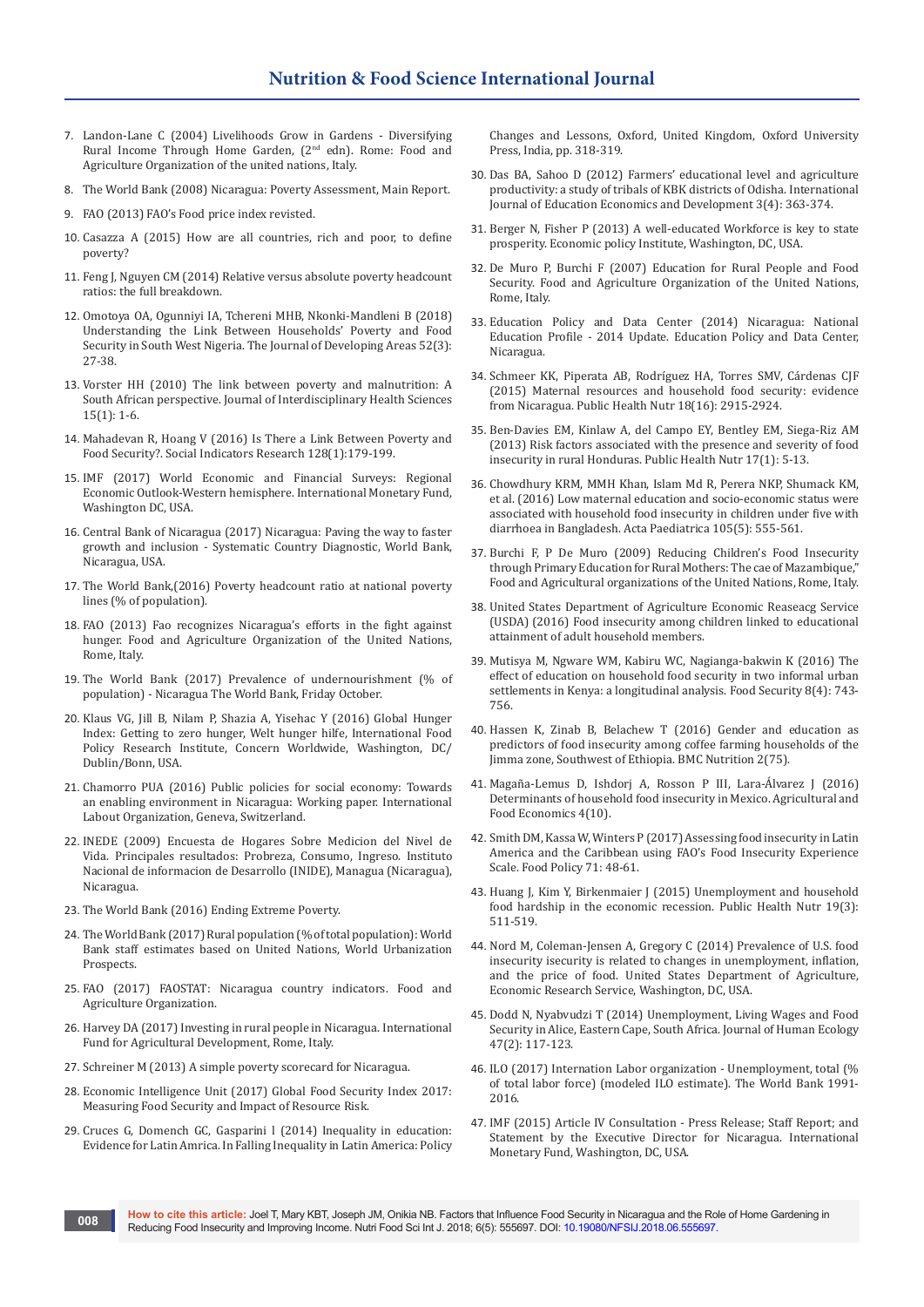- 48. FIDEG (2015) Encuesta de hogares para medir la pobreza en Nicaragua. Informe de resultados 2015, Foundacion International para el Desafio Economico Global, Managua, Nicaragua.
- 49. [Kay C \(2006\) Rural Poverty and Development Strategies in Latin](https://onlinelibrary.wiley.com/doi/abs/10.1111/j.1471-0366.2006.00132.x)  [America. Journal of Agrarian Change 6\(4\): 455-508.](https://onlinelibrary.wiley.com/doi/abs/10.1111/j.1471-0366.2006.00132.x)
- 50. Christoplos I, Pain A (2015) New Challenges to Food Security: From Climate Change to Fragile States, New York and London: Routledge, UK.
- 51. [Boone K, Taylor LP \(2016\) Deconstructing homegardens: food security](https://link.springer.com/article/10.1007/s10460-015-9604-0)  [and sovereignty in northern Nicaragua. Agriculture and human values](https://link.springer.com/article/10.1007/s10460-015-9604-0)  [33\(2\): 239-255.](https://link.springer.com/article/10.1007/s10460-015-9604-0)
- 52. Vargas-Lundius R, Guillaume L (2008) International migration, remittances and rural development. International Fund for Agricultiral Development and Food and Agriculture organization of the United Nations, Italy.
- 53. [LJ H \(1916\) The Rural School Community Center. The ANNALS of the](http://journals.sagepub.com/doi/10.1177/000271621606700118)  [American Academy of Political and Social Science 67\(1\): 130-138.](http://journals.sagepub.com/doi/10.1177/000271621606700118)
- 54. World Health Organization (2010) A conceptual framework for action on the social determinants of health: debates, policy & practice, case studies. Social Seterminants of Health Discusion Paper 2, Switzerland.
- 55. [Janicki-Deverts D, Sheldon C \(2009\) Can We Improve Our Physical](https://www.ncbi.nlm.nih.gov/pubmed/20161087/)  [Health by Altering Our Social Networks?. Perspectives on psychological](https://www.ncbi.nlm.nih.gov/pubmed/20161087/)  [science 4\(4\): 375-378.](https://www.ncbi.nlm.nih.gov/pubmed/20161087/)
- 56. Rosero-Bixby L, Collado A, Selingson AM (2005) Social capiatal, urban settings and demographic behavior in Latin America. In IUSSP XXV International population conference, Tours, France.
- 57. [Barrett BC \(2002\) Food security and food assistance programs in](https://ideas.repec.org/h/eee/hagchp/4-40.html)  [Handbook of Agricultural Economics, New York, Elsevier Science 2:](https://ideas.repec.org/h/eee/hagchp/4-40.html)  [2103-2190.](https://ideas.repec.org/h/eee/hagchp/4-40.html)
- 58. [Gallaher MC, Kerr MJ, Njenga M, Karanja KN, WinklerPrins AGMA](https://link.springer.com/article/10.1007/s10460-013-9425-y)  [\(2013\) Urban agriculture, social capital, and food security in the](https://link.springer.com/article/10.1007/s10460-013-9425-y)  [Kibera slums of Nairobi, Kenya. Agriculture and Human Values 30\(3\):](https://link.springer.com/article/10.1007/s10460-013-9425-y)  [389-404.](https://link.springer.com/article/10.1007/s10460-013-9425-y)
- 59. [Sseguya H, Mazur ER, BC Flora \(2017\) Social capital dimensions in](https://ideas.repec.org/a/spr/agrhuv/v35y2018i1d10.1007_s10460-017-9805-9.html)  [household food security interventions: Implications for rural Uganda.](https://ideas.repec.org/a/spr/agrhuv/v35y2018i1d10.1007_s10460-017-9805-9.html)  [Agriculture and Human Values 35\(1\): 117-129.](https://ideas.repec.org/a/spr/agrhuv/v35y2018i1d10.1007_s10460-017-9805-9.html)
- 60. Republic of Nicaragaua (2009) General law on food sovereignty, food security and nutrition, Nicaragaua.
- 61. Wendy G (2014) The institutionalization of food sovereignty: the case of Nicaragua's law of food and nutritional sovereignty and security. Rutgers University-Graduate School, Newark, USA.
- 62. [Araújo S \(2010\) The Promise and Challenges of Food Sovereignty](http://digitalcommons.law.yale.edu/yhrdlj/vol13/iss2/6/)  [Policies in Latin America. Yale Human Rights and Development Journal](http://digitalcommons.law.yale.edu/yhrdlj/vol13/iss2/6/)  [13\(2\).](http://digitalcommons.law.yale.edu/yhrdlj/vol13/iss2/6/)
- 63. UNICEF (1989) Convention on the Rights of the Child. Child Labor pp. 8.
- 64. Assembly, UN General (1948) The Universal Declaration of Human Rights. UN GEneral Assembly.
- 65. UN General Assembly (1966) International Covenant on Economic, Social and Cultural Rights. UN General Assembly, New york, USA.
- 66. Inter-American Commission on Human Rights (1948) American Declaration of the Rights and Duties of Man. In Ninth International Conference of American States, Bogota, Colombia.
- 67. [World Integrated Trade Solution \(2017\) Nicaragua Trade at a Glance:](https://wits.worldbank.org/CountrySnapshot/en/NIC/textview)  [Most Recent Values World Integrated Trade Solution.](https://wits.worldbank.org/CountrySnapshot/en/NIC/textview)
- 68. [Marti SIP, Baumeister E \(2017\) Agrarian policies in Nicaragua: From](https://onlinelibrary.wiley.com/doi/abs/10.1111/joac.12214)  [revolution to the revival of agro-exports, 1979-2015. Journal of](https://onlinelibrary.wiley.com/doi/abs/10.1111/joac.12214)  [Agrarian Change 17\(2\): 381-396.](https://onlinelibrary.wiley.com/doi/abs/10.1111/joac.12214)
- 69. Rosen S, Meade B, Fuglie K, Rada N (2014) International Food Security Assessment 2016-2026. United States department of Agriculture Economic Research Service, Washington, DC, USA.
- 70. Rapsomanikis G (2015) The economic lives of smallholder farmers: An analysis based on household data from nine countries. Food and Agriculture Organization of the United Nations, Rome, Italy.
- 71. HabibMintz N (2014) Food Insecurity in Nicaragua. State University of New York at Plattsburg, USA.
- 72. Shapouri S (2010) Food Security Assessment 2010-20. DIANE Publishing, Washington DC, USA.
- 73. [Export.gov \(2017\) Nicaragua Export tariffs Export.gov.](https://www.export.gov/apex/article2?id=Nicaragua-Import-Tariffs)
- 74. [Foreign Trade Information System and Organization of American](http://www.sice.oas.org/ctyindex/NIC/NICagreements_e.asp)  [States. Information on Nicaragua - Trade Agreements in Force. Foreign](http://www.sice.oas.org/ctyindex/NIC/NICagreements_e.asp)  [Trade Information System and Organization of American States, USA.](http://www.sice.oas.org/ctyindex/NIC/NICagreements_e.asp)
- 75. European Union (2011) Eurostat statistics explained. Archieve: Latin America-EU - economic indicators, trade and investment. European Union.
- 76. United Nations ECLAC (2011) The United States and Latin America and the Caribbean: highlights of economy and trade. Economic Commision for Latin America and the caribbean.
- 77. [United States Census Bureau, Foreign Trade: Trade in goods with](https://www.census.gov/foreign-trade/balance/c2190.html)  [Nicaragua. United States Census Bureau, USA.](https://www.census.gov/foreign-trade/balance/c2190.html)
- 78. IMF (1999) Nicaragua: Recent Economic Developments and Statistical Annex, Washington, D.C.: International Monetary Fund, USA.
- 79. US Government Publishing Office Electronic Code of Federal Regulations Title 7, Subtitle B, Chapter XIV, Subchapter C, part 1499; Food for Progress.
- 80. Kreft S, Eckstein D, Melchior I (2016) Global Climate Risk Index 2017: Who Suffers Most From Extreme Weather Events? Weather-related Loss Events in 2015 and 1996 to 2015. Germanwatch Nord-Süd Initiative eV, Berlin, Germany.
- 81. [Nelson CG, Valin H, Sands DR, Havlik P, Ahammad H, et al. \(2013\)](https://www.ncbi.nlm.nih.gov/pubmed/24344285)  [Climate change effects on agriculture: Economic responses to](https://www.ncbi.nlm.nih.gov/pubmed/24344285)  [biophysical shocks. Proc Natl Acad Sci U S A 111\(9\): 3274-3279.](https://www.ncbi.nlm.nih.gov/pubmed/24344285)
- 82. Walthall LC, Anderson JC, Baumgard HL, Eugene T, Wright-Morton L (2013) Climate change and agriculture in the United States: Effects and adaptation. United States Department of Agriculture Technical Bulletin 1935, Washington, DC, USA.
- 83. [Calzadilla A, Zhu T, Rehdanz K, Tol JSR, Ringler C \(2013\) Economywide](https://www.sciencedirect.com/science/article/pii/S092180091300164X)  [impacts of climate change on agriculture in Sub-Saharan Africa.](https://www.sciencedirect.com/science/article/pii/S092180091300164X)  [Ecological Economics 93: 150-165.](https://www.sciencedirect.com/science/article/pii/S092180091300164X)
- 84. Kurukulasuriya P, Rosenthal S (2013) Climate Change and Agriculture: A Review of Impacts and Adaptations. Environment Department papers no. 91. Climate change series. World Bank, Washington, DC, USA.
- 85. UNDP (2011) Nicaragua's Second National Communication. UNDP, Office of Climate Change and Clean Development, Government of Nicaragua, Nicaragua.
- 86. [Sole MJ, Arasa R, Picanyol M, Gonzalez AM, Domingo-Dalmau A, et](https://www.scirp.org/Journal/PaperInformation.aspx?PaperID=68368)  [al. \(2016\) Assessment of Climate Change in Nicaragua: Analysis of](https://www.scirp.org/Journal/PaperInformation.aspx?PaperID=68368)  [Precipitation and Temperature by Dynamical Downscaling over a 30-](https://www.scirp.org/Journal/PaperInformation.aspx?PaperID=68368) [Year Horizon. Atmospheric and Climate Sciences 6\(3\): 445-474.](https://www.scirp.org/Journal/PaperInformation.aspx?PaperID=68368)
- 87. [Ambraseys NN \(1972\) The Earthquake of Managua, Nicaragua, 1972.](https://www.nature.com/articles/244427a0)  [Nature 244\(5416\): 427-428.](https://www.nature.com/articles/244427a0)
- 88. FAO (1998) Hurricane MITCH causes extensive crop damage in Central American countries. Special Alert No. 287; Central America. Food and Agriculture Organization of the United Nations - Economic and Social Development Department, Rome, Italy.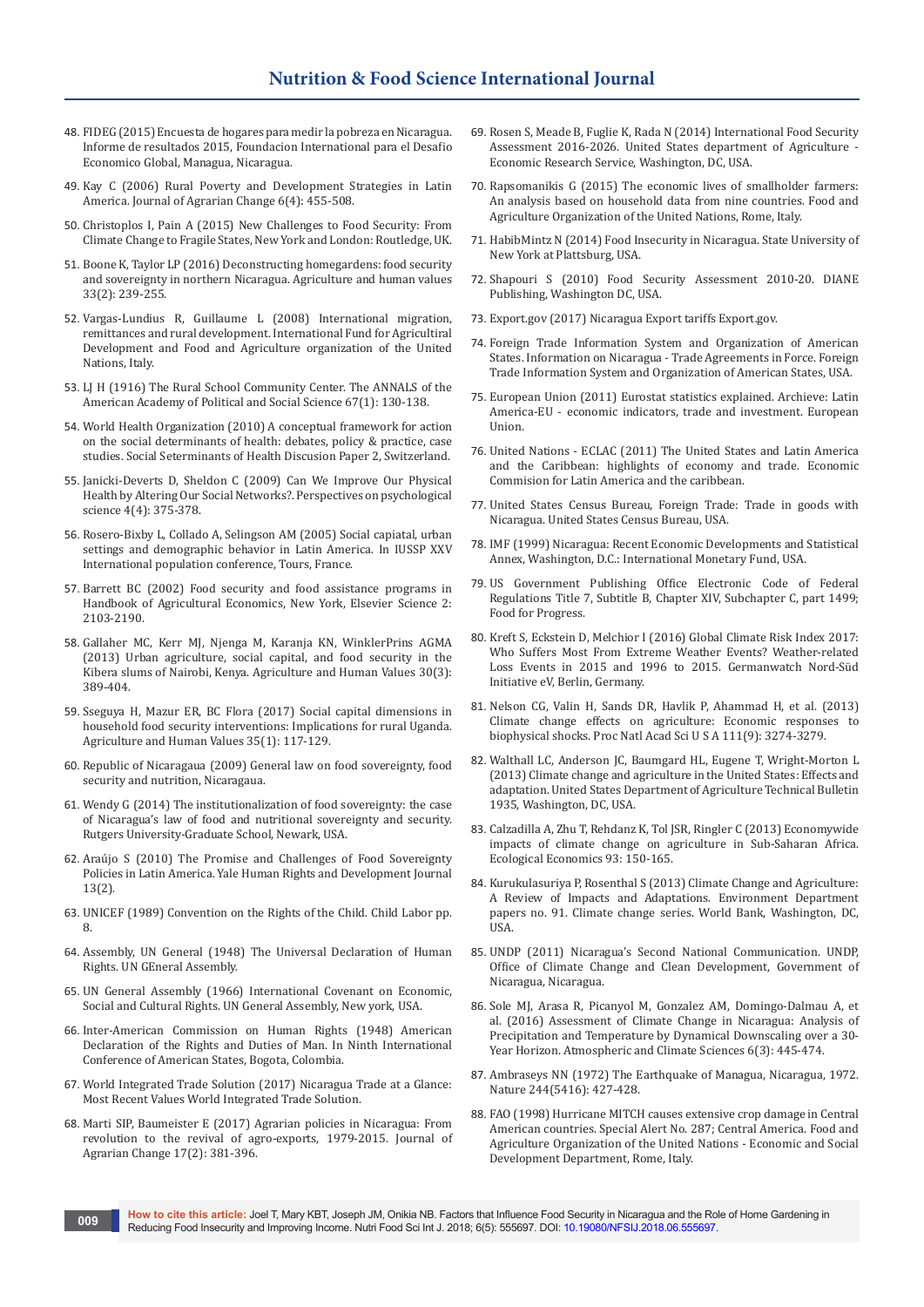- 89. United Nations World Food Programme (1998) WFP Regional EMOP for Hurricane victims in Honduras, Nicaragua, Guatemala and El Salvador. Reliefweb, USA .
- 90. UNDP (2010) Mainstreaming climate change in Nicaragua: Screening for risks and opportunities. UNDP, Managua, Nicaragua.
- 91. FAO (2000) The elimination of food insecurity in the Horn of Africa: A strategy for concerted government and UN agency action. Food and Agriculture organization of the United Nations Technical Cooperation Department, Rome, Italy.
- 92. Mann W, Lipper L, Tennigkeit T, McCarthy N, Branca G (2009) Food Security and Agricultural Mitigation in Developing Countries: Options for Capturing Synergies. Food and Agriculture organization of the United Nations, Rome, Italy.
- 93. Wise T, Murphy S (2012) Resolving the food crisis: assessing global food policy reforms since 2007. Global Development and Environment Institute, USA.
- 94. Abli J, Ohls J, Dragoset L, Castner L, Santos B (2013) Measuring the effect of Supplemental Nutrition Assistance Program (SNAP) participation on food security. Mathematica Policy Research, U.S. Department of Agriculture, Food and Nutrition Service, Washington, DC, USA.
- 95. Daidone S, Davis B, Handa S, Winters P (2017) The household and individual-level economic impacts of cash transfer programmes in sub-saharan Africa. Food and Agriculture Organization of the United Nations, Rome, Italy.
- 96. FAO (2009) How to feed the World in 2050. Food and Agriculture Organization of the United Nations, Rome, Italy.
- 97. Von Braun J (2007) The World Food Situation: New driving forces and required actions: International Food Policy Institute, Washnington, DC, USA.
- 98. [The World Bank \(2017\) Arable Land \(hectares per person\). The World](https://data.worldbank.org/indicator/AG.LND.ARBL.HA.PC)  [Bank.](https://data.worldbank.org/indicator/AG.LND.ARBL.HA.PC)
- 99. [Dai A \(2013\) Increasing drought under global warming in observations](https://www.nature.com/articles/nclimate1633)  [and models. Nature Climate Change 3: 52-58.](https://www.nature.com/articles/nclimate1633)
- 100. [Vicente-Serrano MS, Lopez-Moreno JI, Begueria S, Lorenzo-](http://iopscience.iop.org/article/10.1088/1748-9326/9/4/044001/meta)[Lacruz J, Sanchez-Lorenzo A, et al. \(2014\) Evidence of increasing](http://iopscience.iop.org/article/10.1088/1748-9326/9/4/044001/meta)  [drought severity caused by temperature rise in southern Europe.](http://iopscience.iop.org/article/10.1088/1748-9326/9/4/044001/meta)  [Enviromental Research Letters 9\(4\).](http://iopscience.iop.org/article/10.1088/1748-9326/9/4/044001/meta)
- 101. [Erfanian A, Wang G, Fomenko L \(2016\) Unprecedented drought over](https://www.ncbi.nlm.nih.gov/pubmed/28724896/)  [tropical South America in 2016: significantly under-predicted by](https://www.ncbi.nlm.nih.gov/pubmed/28724896/)  [tropical SST. Scientific Reports 7\(1\): 5811.](https://www.ncbi.nlm.nih.gov/pubmed/28724896/)
- 102. [Galhena HD, Freed R, Meredia MK \(2013\) Home gardens: a promising](https://agricultureandfoodsecurity.biomedcentral.com/articles/10.1186/2048-7010-2-8)  [approach to enhance household food security and wellbeing.](https://agricultureandfoodsecurity.biomedcentral.com/articles/10.1186/2048-7010-2-8)  [Agriculture and Food Security 2\(1\): 8.](https://agricultureandfoodsecurity.biomedcentral.com/articles/10.1186/2048-7010-2-8)
- 103. Alemu B, Msaki PT, Sengendo M, Kigutha H (2000) Improving household food security: Institutions, gender and integrated approaches. Broadening Access and Strengthening Input market Systems (BASIS).
- 104. Mitchell R, Hanstad T (2004) Small homegarden plots and sustainable livelihoods for the poor. Food and Agriculture Organization of the United Nations LSP Working paper 11.
- 105. [Niñez V \(1987\) Household gardens: Theoretical and policy](https://www.sciencedirect.com/science/article/pii/0308521X87900643)  [considerations. Agricultural Systems. 23\(3\): 167-186.](https://www.sciencedirect.com/science/article/pii/0308521X87900643)
- 106. [Pandey BC, Rai BR, Singh L, Singh KA \(2007\) Homegardens of](https://www.sciencedirect.com/science/article/pii/S0308521X0600014X)  [Andaman and Nicobar, India Agricultural Systems 92\(1-3\): 1-22.](https://www.sciencedirect.com/science/article/pii/S0308521X0600014X)
- 107. [Abebe T, Wiersum FK, Bongers F \(2009\) Spatial and temporal](https://link.springer.com/article/10.1007/s10457-009-9246-6)  [variation in crop diversity in agroforestry home gardens of southern](https://link.springer.com/article/10.1007/s10457-009-9246-6)  [Ethiopia. Agroforestry Systems 78\(3\): 309-322.](https://link.springer.com/article/10.1007/s10457-009-9246-6)
- 108. [Amberber M, Argaw M, Asfaw Z \(2014\) The role of home gardens](https://www.academicjournals.org/journal/IJBC/article-full-text-pdf/1DE65C442147)  [for in situ conservation of plant biodiversity in Holeta Town,](https://www.academicjournals.org/journal/IJBC/article-full-text-pdf/1DE65C442147)

[Oromia National Regional State, Ethiopia. International Journal of](https://www.academicjournals.org/journal/IJBC/article-full-text-pdf/1DE65C442147)  [Biodiversity and Conservation 6\(1\): 8-16.](https://www.academicjournals.org/journal/IJBC/article-full-text-pdf/1DE65C442147)

- 109. [A. Maroyi \(2009\) Traditional homegardens and rural livelihoods in](https://www.tandfonline.com/doi/abs/10.1080/13504500902745895)  [Nhema, Zimbabwe: a sustainable agroforestry system. International](https://www.tandfonline.com/doi/abs/10.1080/13504500902745895)  [Journal of Sustainable Development & World Ecology 16\(1\): 1-8.](https://www.tandfonline.com/doi/abs/10.1080/13504500902745895)
- 110. [Kumar BM, Nair RKP \(2011\) The enigma of tropical homegardens. In](https://link.springer.com/article/10.1023/B:AGFO.0000028995.13227.ca)  [New vistas in agroforestry, Netherlands, Springer 61\(1-3\): 135-152.](https://link.springer.com/article/10.1023/B:AGFO.0000028995.13227.ca)
- 111. [Poot-Pool SW, Van der Wal H, Flores-Guido S, Pat-Fernandez MJ,](https://link.springer.com/article/10.1007/s12231-012-9206-3)  [Esparza-Olguin L \(2012\) Economic stratification differentiates home](https://link.springer.com/article/10.1007/s12231-012-9206-3)  [gardens in the Maya village of Pomuch, México. Economic Botany](https://link.springer.com/article/10.1007/s12231-012-9206-3)  [66\(3\): 264-275.](https://link.springer.com/article/10.1007/s12231-012-9206-3)
- 112. [Calvet-Mir L, Gómez-Baggethun E, Reyes-García V \(2012\) Beyond](https://www.sciencedirect.com/science/article/pii/S0921800911005271)  [food production: Ecosystem services provided by home gardens.](https://www.sciencedirect.com/science/article/pii/S0921800911005271)  [A case study in Vall Fosca, Catalan Pyrenees, Northeastern Spain.](https://www.sciencedirect.com/science/article/pii/S0921800911005271)  [Ecological Economics 74: 153-160.](https://www.sciencedirect.com/science/article/pii/S0921800911005271)
- 113. [Galluzzi G, Eyzaguirre P, Negri V \(2010\) Home gardens: neglected](https://link.springer.com/article/10.1007/s10531-010-9919-5)  [hotspots of agro-biodiversity and cultural diversity. Biodiversity and](https://link.springer.com/article/10.1007/s10531-010-9919-5)  [conservation 19\(13\): 3635-3654.](https://link.springer.com/article/10.1007/s10531-010-9919-5)
- 114. [Perrault-Archambault M, Coomes TO \(2008\) Distribution of](https://link.springer.com/article/10.1007/s12231-008-9010-2)  [agrobiodiversity in home gardens along the Corrientes River,](https://link.springer.com/article/10.1007/s12231-008-9010-2)  [Peruvian Amazon. Economic Botany 62\(2\): 109.](https://link.springer.com/article/10.1007/s12231-008-9010-2)
- 115. [Tho HS, Chachnov S, Surinov A, Von Braun J \(1998\) Russian poverty:](https://www.sciencedirect.com/science/article/pii/S0305750X98000837)  [Muddling through economic transition with garden plots. World](https://www.sciencedirect.com/science/article/pii/S0305750X98000837)  [Development 26\(9\): 1611-1624.](https://www.sciencedirect.com/science/article/pii/S0305750X98000837)
- 116. Ali Y, Mustaque Ahmed M, Islam B (2008) Homestead vegetable gardening: meeting the need of year round vegetable requirement of farm family. In National Workshop on Multiple Cropping held at Bangladesh Agricultural Research Council, Farmgate, Dhaka, Bangladesh.
- 117. Howard P (2006) Gender and social dynamics in swidden and homegardens in Latin America. In Tropical Homegardens: A timetested example of sustinable agroforestry, Springer pp. 159-182.
- 118. Hoogerbrugge I, Fresco OL (1993) Homegardens Systems: Agricultural Characteristics and Challenges. Gatekeeper series No. SA39, International Institute for Environment and Development, UK.
- 119. [Taiwo-Olajide F, Adeoye IB, Adebisi-Adelani O, Odeleye OMO, Fabiyi](https://www.idosi.org/aejaes/jaes7(4)/16.pdf)  [AO, et al. \(2010\) Assessment of the benefits and constraints of](https://www.idosi.org/aejaes/jaes7(4)/16.pdf)  [home gardening in the neighborhood of the National Horticultural](https://www.idosi.org/aejaes/jaes7(4)/16.pdf)  [Research Institute, Ibadan, Oyo State. American-Eurasian Journal of](https://www.idosi.org/aejaes/jaes7(4)/16.pdf)  [Agricultural and Environmental Science 7\(4\): 478-483.](https://www.idosi.org/aejaes/jaes7(4)/16.pdf)
- 120. [Reyes-Garcia V, Aceituno L, Vila S, Calvet-Mir L, Garnatje T, et al.](http://icta.uab.cat/etnoecologia/Docs/%5B268%5D-Reyes-Garcia.Description_JSA12.pdf)  [\(2012\) Home gardens in three mountain regions of the Iberian](http://icta.uab.cat/etnoecologia/Docs/%5B268%5D-Reyes-Garcia.Description_JSA12.pdf)  [Peninsula: description, motivation for gardening, and gross financial](http://icta.uab.cat/etnoecologia/Docs/%5B268%5D-Reyes-Garcia.Description_JSA12.pdf)  [benefits. Journal of sustainable agriculture 36\(2\): 249-270.](http://icta.uab.cat/etnoecologia/Docs/%5B268%5D-Reyes-Garcia.Description_JSA12.pdf)
- 121. [Trinh NL, Watson WJ, Hue NN, De NN, Minh VN, et al. \(2003\)](https://www.sciencedirect.com/science/article/pii/S0167880902002281)  [Agrobiodiversity conservation and development in Vietnamese](https://www.sciencedirect.com/science/article/pii/S0167880902002281)  [home gardens. Agriculture, Ecosystems & Environment. Agriculture,](https://www.sciencedirect.com/science/article/pii/S0167880902002281)  [Ecosystems & Environment 97\(1-3\): 317-344.](https://www.sciencedirect.com/science/article/pii/S0167880902002281)
- 122. Lannotti L, Cunningham K, Ruel M (2009) Improving diet quality and micronutrient nutrition: homestead food production in Bangladesh, International Food Policy Research Institute, USA.
- 123. [Adekunle OO \(2013\) An Investigation of Challenges Facing Home](http://www.ccsenet.org/journal/index.php/jas/article/view/29933)  [Gardening Farmers in South Africa: A Case Study of Three Villages](http://www.ccsenet.org/journal/index.php/jas/article/view/29933)  [in Nkokonbe Municipality Eastern Cape Province. Journal of](http://www.ccsenet.org/journal/index.php/jas/article/view/29933)  [Agricultural Science 6\(1\): 102.](http://www.ccsenet.org/journal/index.php/jas/article/view/29933)
- 124. [Brun T, Reynaud J, Chevassus-Agnes S \(1989\) Food and nutritional](https://www.tandfonline.com/doi/abs/10.1080/03670244.1989.9991092)  [impact of one home garden project in Senegal. Ecology of Food and](https://www.tandfonline.com/doi/abs/10.1080/03670244.1989.9991092)  [Nutrition 23\(2\): 91-108.](https://www.tandfonline.com/doi/abs/10.1080/03670244.1989.9991092)
- 125. Bellows AC, Brown K, Smit J (2003) Health benefits of urban agriculture. Community Food, pp. 1-8.

**How to cite this article:** Joel T, Mary KBT, Joseph JM, Onikia NB. Factors that Influence Food Security in Nicaragua and the Role of Home Gardening in Reducing Food Insecurity and Improving Income. Nutri Food Sci Int J. 2018; 6(5): 555697. DOI: [10.19080/NFSIJ.2018.06.555697](http://dx.doi.org/10.19080/NFSIJ.2018.06.555697). **Proving Food Insecurity and Improving Income.** Nutri Food Sci Int J. 2018; 6(5): 555697. DOI: 10